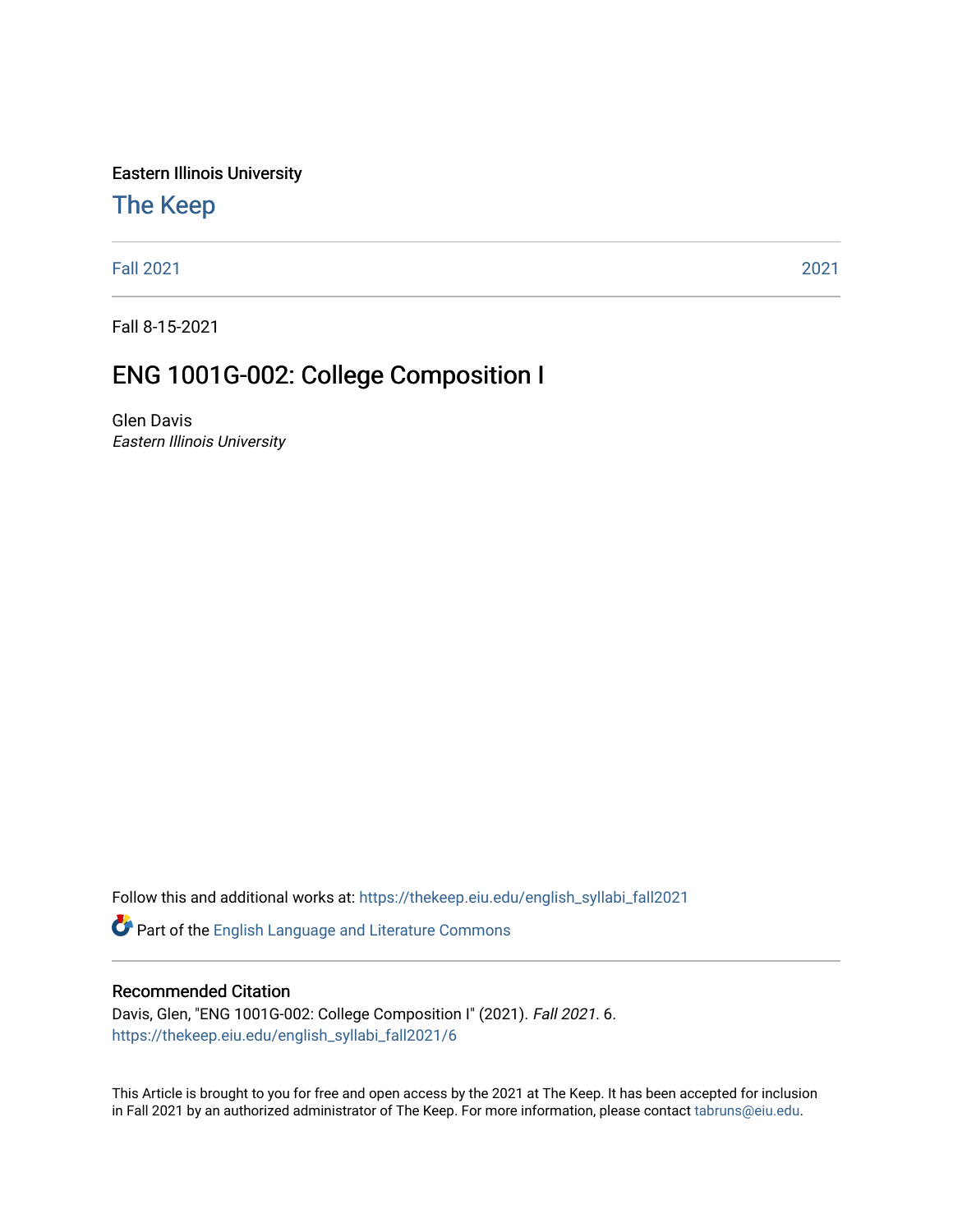# **COLLEGE COMPOSITION I English 1001 Fall 2021 MWF - 9-9:50 a.m. – Mattoon/Charleston Room MWF – 10-10:50 a.m. – Mattoon/Charleston Room MWF – 11-11:50 p.m. – Mattoon/Charleston Room**

#### **Glen Davis**

Office: CH3861

Office Hours: 8:00- 11:00 TR. Office hours are by appointment this semester. I will be available to answer questions through email and through D2L. Office meetings will be via video meeting. Please schedule an appointment with me.

| Email:     | gddavis@eiu.edu                                                                                                                                                                                                       |
|------------|-----------------------------------------------------------------------------------------------------------------------------------------------------------------------------------------------------------------------|
| Pronouns:  | he, him, his                                                                                                                                                                                                          |
| Materials: | The Bedford Book of Genres 2 <sup>nd</sup> ed.<br>Acting Out Culture, 4 <sup>th</sup> ed.<br>The Little Seagull Handbook with Exercises, 3 <sup>rd</sup> ed.<br>Who Says?: The Writer's Research, 2 <sup>nd</sup> ed. |

# **Course description from EIU catalog:**

College Composition I focuses on informative, analytical, evaluative, and persuasive writing and introduces students to college-level research. Students will develop sound writing processes, produce cogent writing, strengthen analytical reading skills, and work with sources.

# **Course learning objectives from EIU guidelines:**

Students will demonstrate the ability to:

- Develop effective writing processes for producing documents
- **Produce informative, analytical, evaluative, and persuasive prose**
- **Implement reading processes to evaluate sources**
- Adapt written texts to suit the text's purpose, audience, genre, rhetorical situation, and discourse community
- Recognize how to transfer their writing processes, understanding of rhetorical principles, and genre awareness to other writing situations
- Find appropriate sources through secondary research, including the use of academic databases
- Integrate sources ethically and appropriately using at least one recognized citation style
- Use effective language and delivery skills through speaking opportunities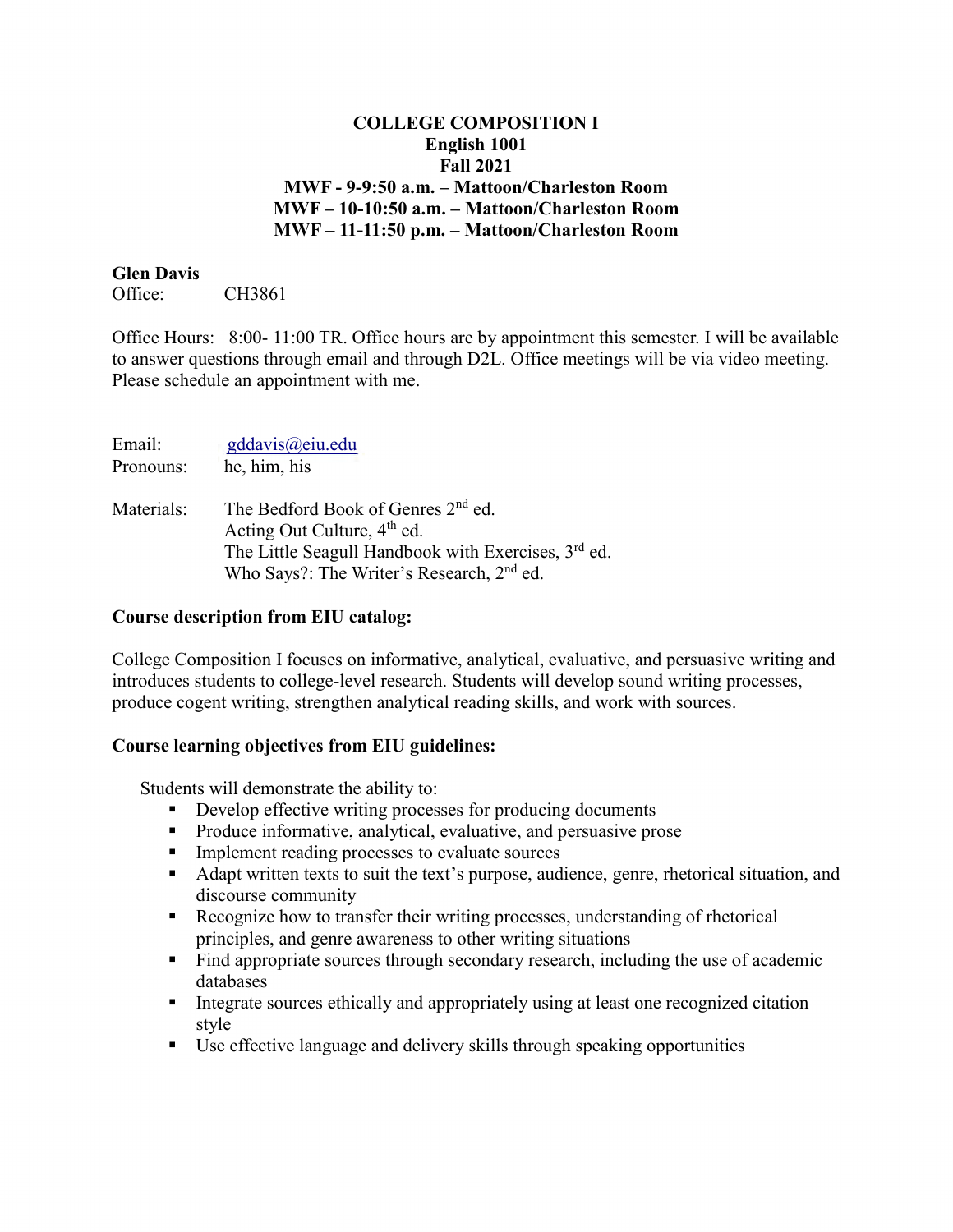# **Absences**

I expect that students will attend on campus classes, with only a few absences. I do not, however, want students showing up to class if they are ill. Use your own judgment. Know that I do take attendance at the beginning of each class, and that missing in person classes does not erase the assignments or readings I will have covered during those classes.

# **Plagiarism**

I will not tolerate copying or cheating in this class. If I catch you plagiarizing, I am obligated to report you to the Office of Student Standards. It will certainly result in a failing grade in this class. We will be discussing plagiarism in depth during this class. Each of you will have a thorough understanding of what plagiarism is and how to avoid doing it.

# **Academic integrity**

Students are expected to maintain principles of academic integrity and conduct as defined in EIU's Code of Conduct [\(http://www.eiu.edu/judicial/studentconductcode.php\)](http://www.eiu.edu/judicial/studentconductcode.php). Violations will be reported to the Office of Student Standards.

# **Students with disabilities**

If you are a student with a documented disability in need of accommodations to fully participate in this class, please contact the Office of Student Disability Services (OSDS). All accommodations must be approved through OSDS. Please call 217-581-6583 to make an appointment.

# **The Student Success Center**

Students who are having difficulty achieving their academic goals are encouraged to contact the Student Success Center [\(www.eiu.edu/~success\)](http://www.eiu.edu/~success) for assistance with time management, test taking, note taking, avoiding procrastination, setting goals, and other skills to support academic achievement. The Student Success Center provides individualized consultations. To make an appointment, call 217-581-6696, or go to McAfee, Room 1301.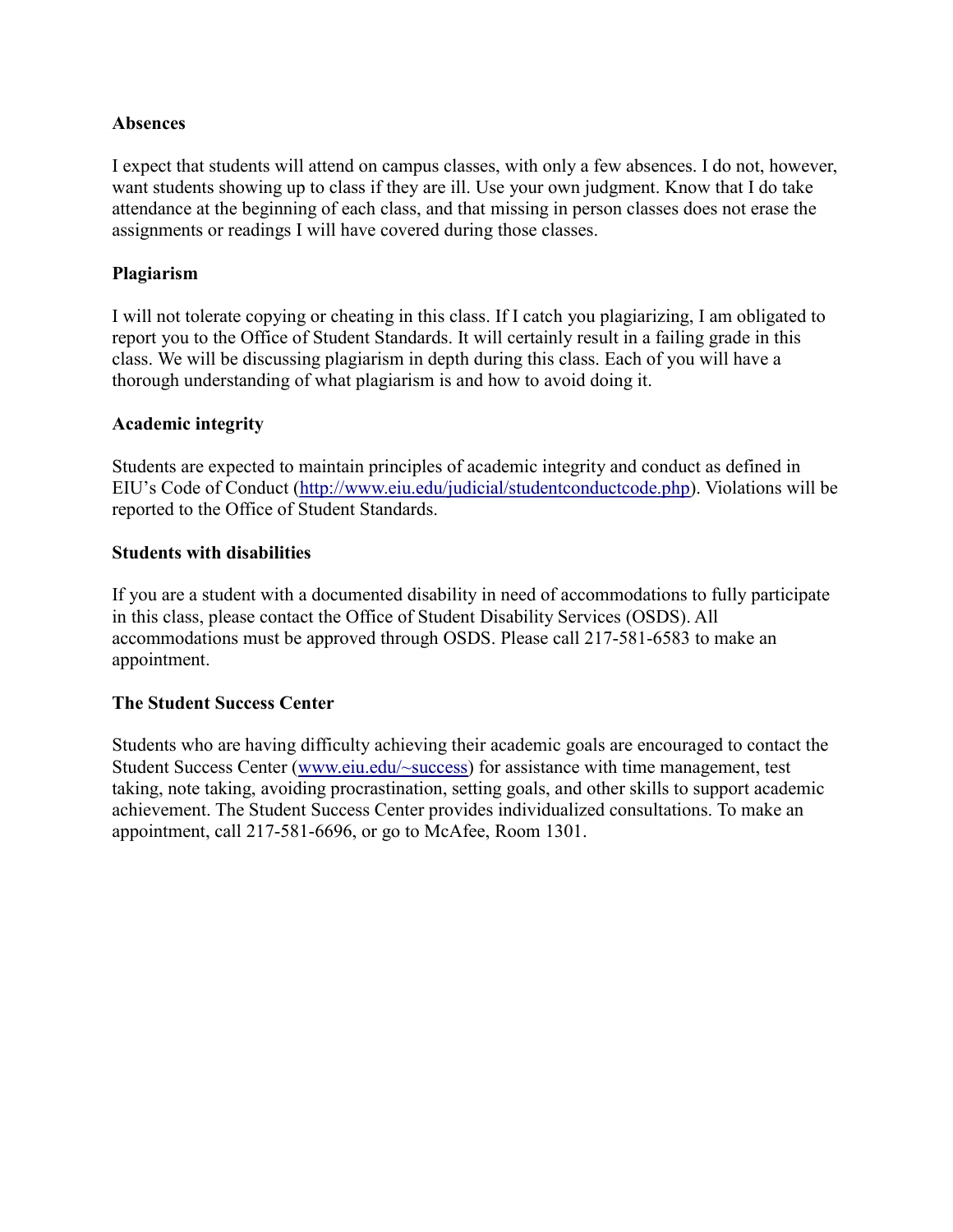#### **Early Alert System**

EIU has an early alert system. This means that if I notice you struggling in this course, I will try to contact you personally. If I don't hear back from you, I will use this early alert system. This system will try to contact you through your RA or through someone from the Academic Success Center. This system is designed to help you and is not intended to be punishment.

# **Grades**

*Percentage break down:*

Participation/attendance= 10% Quizzes in class assignments  $= 10\%$  $1<sup>st</sup>$  Essay = 20%  $2<sup>nd</sup>$  Essay =  $20%$ Research paper  $= 30\%$ Final Exam  $= 10\%$ 

# **Late Assignments**

Assignments will be accepted late, but at a penalty to your grade. All assignments have due dates. All assignments that show up after the due date will be graded as late. Late assignments will lose 10% of the grade value. You will lose an additional 10% for every class period the assignment is late until the grade is a zero.

#### **Assignments**

All written assignments will be turned in to D2L, in the appropriate drop box. This is the only place I will grade them, and they need to be in Word format. (Pdf, and other word processing files should be converted to Word before uploading). I do not accept papers through email. All assignments should meet the minimum requirements. Do not submit assignments that are not full length or do not include the required sources. I will not grade incomplete assignments.

I will be using D2L for this class, and all assignments and readings will be posted there. It is possible to set up D2L so that it reminds you of assignments but failing to do this is not an excuse for not getting the assignments done. Make sure that you check into D2L at least once or twice a week to see if anything has changed there.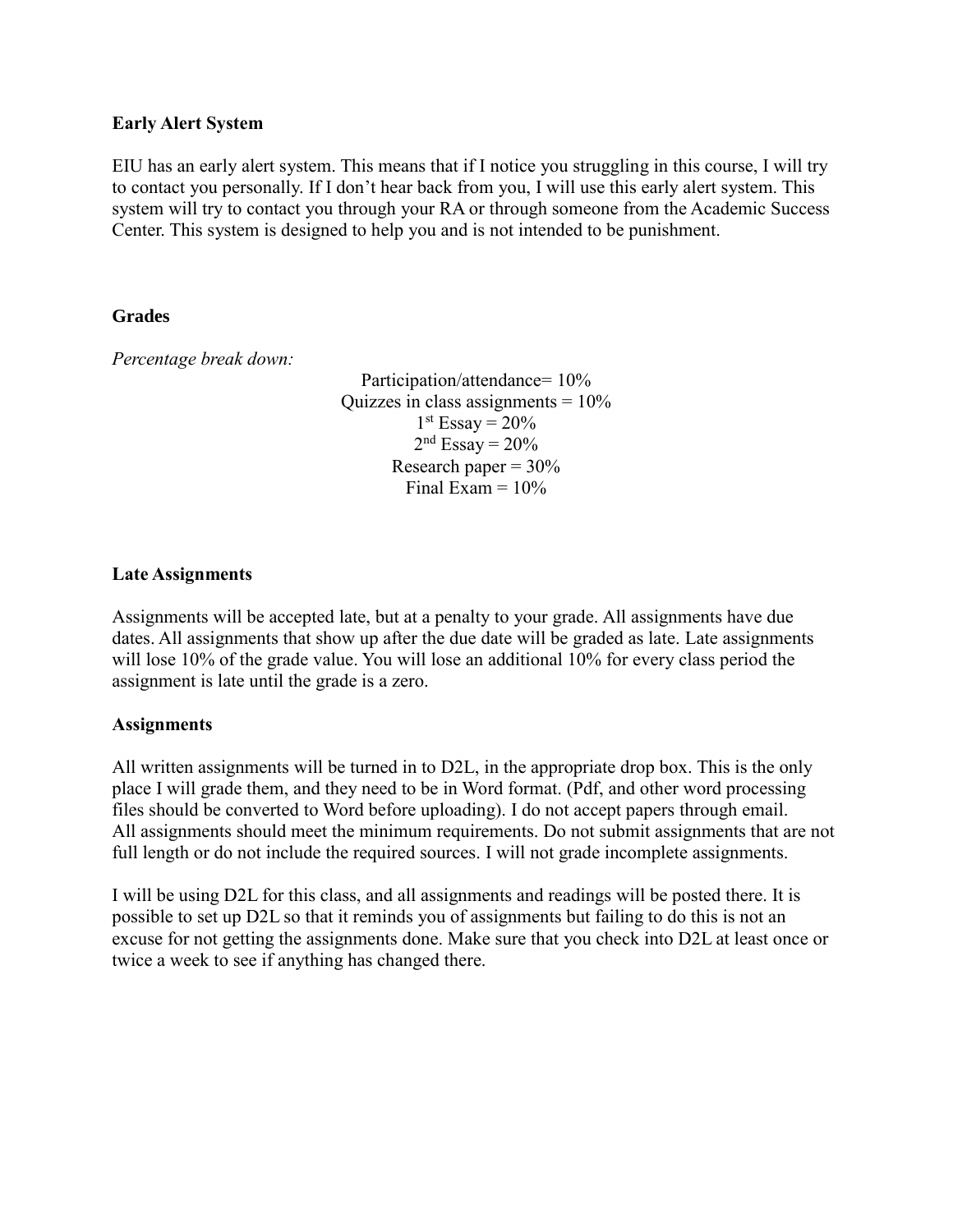# **Conferences**

Paper writing is stressful. I prefer to talk about issues with paper writing in person, but that may not be an easy option this semester. If you have concerns, questions, or just want to vent about a paper assignment, you will have to contact me through D2L or email.

# **Questions**

I check my email several times a day, and I will be checking D2L regularly. If I do not reply to your questions immediately, please be patient. I do have obligations outside of this class, and sometimes I simply need more time. Allow time for me to reply and ask questions early rather than at the last minute. If my reply arrives so late that it keeps you from completing an assignment on time, you are welcome to ask for an extension.

If for some reason you think that I missed seeing your email, email me again. I will not be offended by the reminder if you have not heard from me in a normal amount of time. **Please use Panthermail for emails and not D2L. I check my email often but can only reply to emails in Panthermail using my phone. Emails through D2L require me to be at my desk and get much slower replies.** 

# **Electronic Writing Portfolio (EWP)**

Submissions from 1001 and 1002 are encouraged. Any of the three essays you will write for this class should meet the EWP requirements. I would recommend submitting the final essay, but the portfolio is yours and you must decide what to submit. If you have questions about your essays and submitting to EWP, please let me know.

# **Covid-19 Information**

COVID-19 Practices & Expectations on EIU's Campus.

The University is asking all of us to take precautions to prevent the spread of COVID-19. EIU's policy is intended to protect all of us on campus, as well as the community, your roommates, and loved ones at home. All students, regardless of vaccination status, are required to wear face coverings during class. Students may sit in any classroom seat where they are most comfortable. All reasonable efforts will be made to provide modifications to classroom seating arrangements if needed; however, this may not be possible in all situations. Students should not attend class if they are ill and should consult the student health clinic if they have any COVID-19-like symptoms. EIU's COVID-19 campus practices including face coverings, when and where required, avoiding campus if sick, sanitizing surfaces, social distancing, and hand washing all of which are based on the best available public health guidance. Everyone in the campus community is responsible for following practices that reduce risk. If you have a health condition that may require a potential classroom accommodation or variation from current EIU COVID-19 policy, please contact Student Disability Services (studentdisability@eiu.edu or 581-6583) to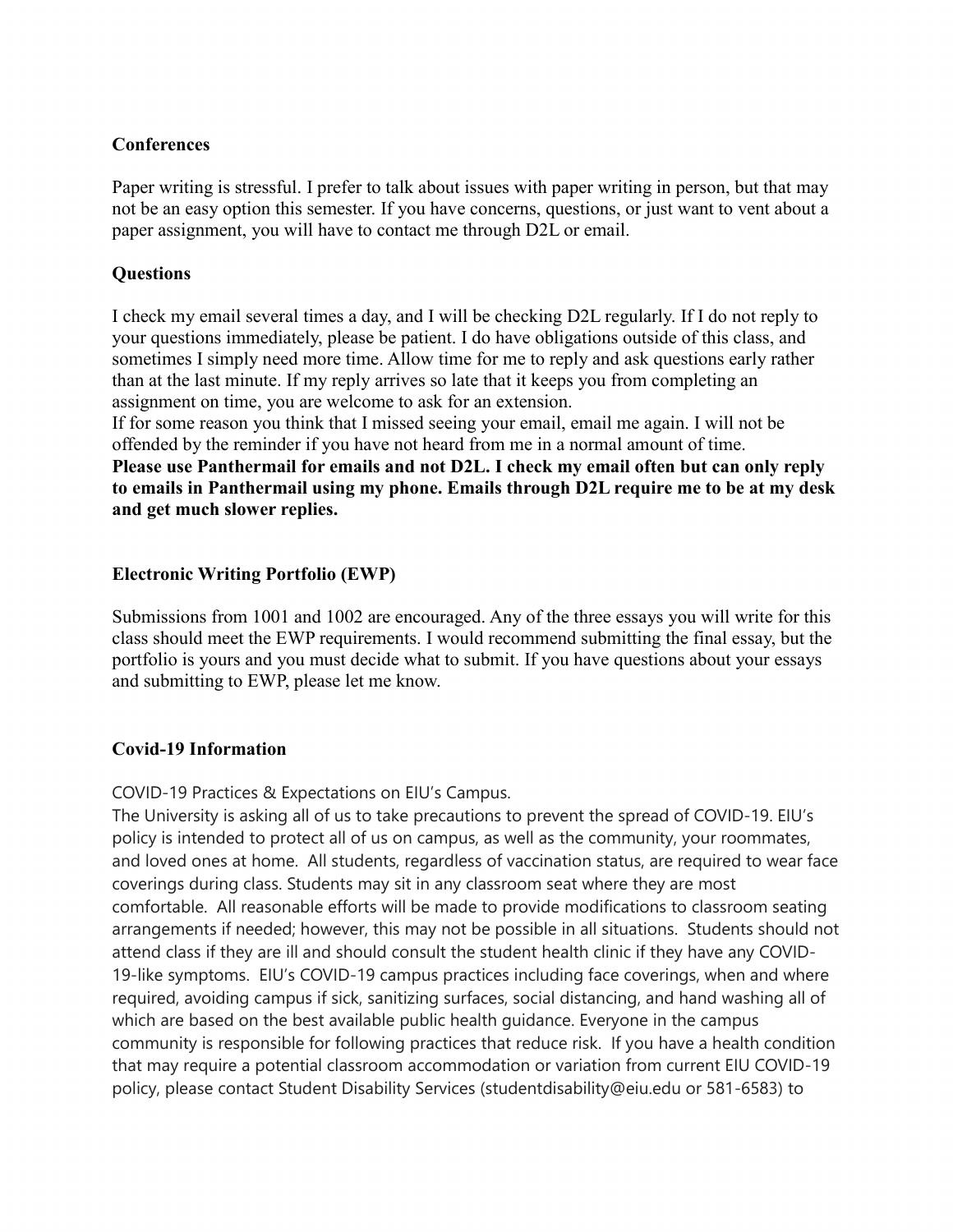determine what options may be available based on current CDC guidance. If you are unable to follow EIU's COVID-19 guidelines, you may be asked to leave class or office hours as compliance with public health guidance is essential. Accommodations for instruction and make-up work will be made for students with documented medical absences according to IGP #43 [<https://castle.eiu.edu/auditing/043.php> ]. To view the latest EIU COVID-19 related information and any policy updates, please visit [https://www.eiu.edu/covid/.](https://www.eiu.edu/covid/)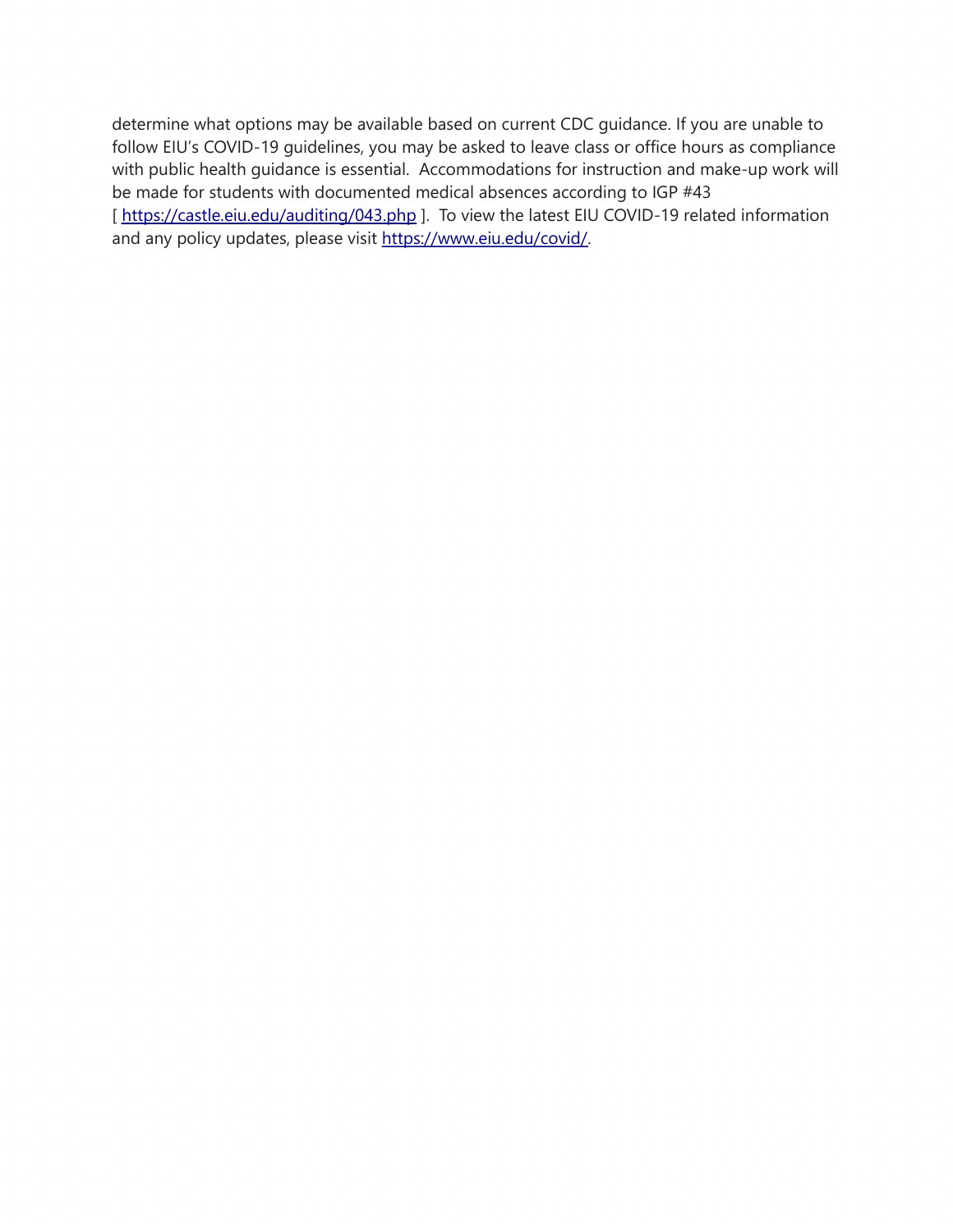# **Schedule**

(Schedule may change as needed)

|                 | <b>Required Reading</b>                            | <b>Assignments</b>    |  |
|-----------------|----------------------------------------------------|-----------------------|--|
| Week 1          | <b>Chapter 1 "Who Says"</b>                        |                       |  |
|                 | <b>Essay 1 instructions</b>                        |                       |  |
|                 | <b>Thinking About Paper Topics (lecture notes)</b> |                       |  |
|                 | You, Me, Contractions (lecture notes)              |                       |  |
| Week 2:         | <b>Chapter 2 "Who Says"</b>                        | Proposal 1            |  |
|                 | <b>Evaluating Sources (lecture notes)</b>          |                       |  |
| Week 3:         | <b>Chapter 3 "Who Says"</b>                        | Plagiarism quiz       |  |
|                 | <b>Plagiarism (lecture notes)</b>                  |                       |  |
| Week 4:         | <b>Chapter 4 "Who Says"</b>                        | <b>Group Revision</b> |  |
|                 | <b>Research (lecture notes)</b>                    |                       |  |
| Week 5:         | <b>Chapter 5 "Who Says"</b>                        | <b>Essay 1</b>        |  |
|                 | <b>Citation (lecture notes)</b>                    |                       |  |
|                 | <b>Essay 2 Instructions</b>                        |                       |  |
| Week 6:         | <b>Chapter 6 "Who Says"</b>                        |                       |  |
|                 | <b>Grading Rubric</b>                              |                       |  |
| Week 7:         | <b>Chapter 7 "Who Says"</b>                        | <b>Proposal 2</b>     |  |
|                 | In-text citation (lecture notes)                   |                       |  |
|                 | <b>Credible Sources (lecture notes)</b>            |                       |  |
|                 | More Style Issues (lecture notes).                 |                       |  |
| Week 8:         | <b>Chapter 8 "Who Says"</b>                        | <b>Group Revision</b> |  |
|                 | <b>Group revision Worksheet</b>                    |                       |  |
| Week 9:         | <b>Chapter 9 "Who Says"</b>                        |                       |  |
|                 | <b>Group Revision Letter Example</b>               |                       |  |
| <b>Week 10:</b> | <b>Chapter 10 "Who Says"</b>                       | Essay 2               |  |
|                 | <b>Peer Reviewed Sources (lecture notes)</b>       |                       |  |
| <b>Week 11:</b> | <b>Finding Sources (lecture notes)</b>             |                       |  |
|                 | Library resources (lecture notes)                  |                       |  |
| <b>Week 12:</b> | More Style Issues (lecture notes)                  | Proposal 3            |  |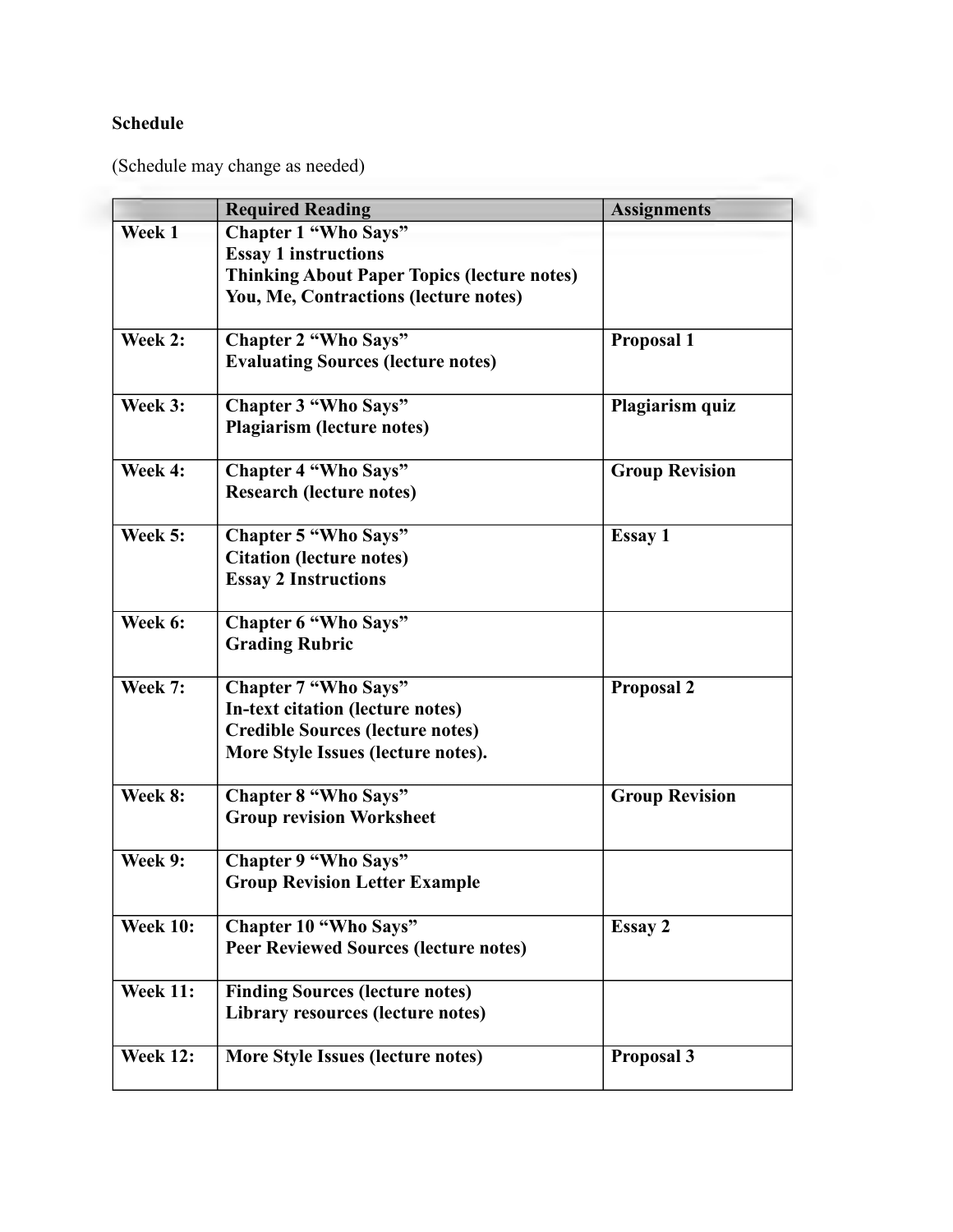| <b>Week 13:</b> | Including Research in Essays (lecture notes) | <b>Group Revision</b>   |
|-----------------|----------------------------------------------|-------------------------|
| <b>Week 14:</b> | <b>Markup Symbols (lecture notes)</b>        |                         |
| <b>Week 15:</b> |                                              | <b>Essay 3</b>          |
| <b>Week 16:</b> |                                              | <b>Reflection Essay</b> |